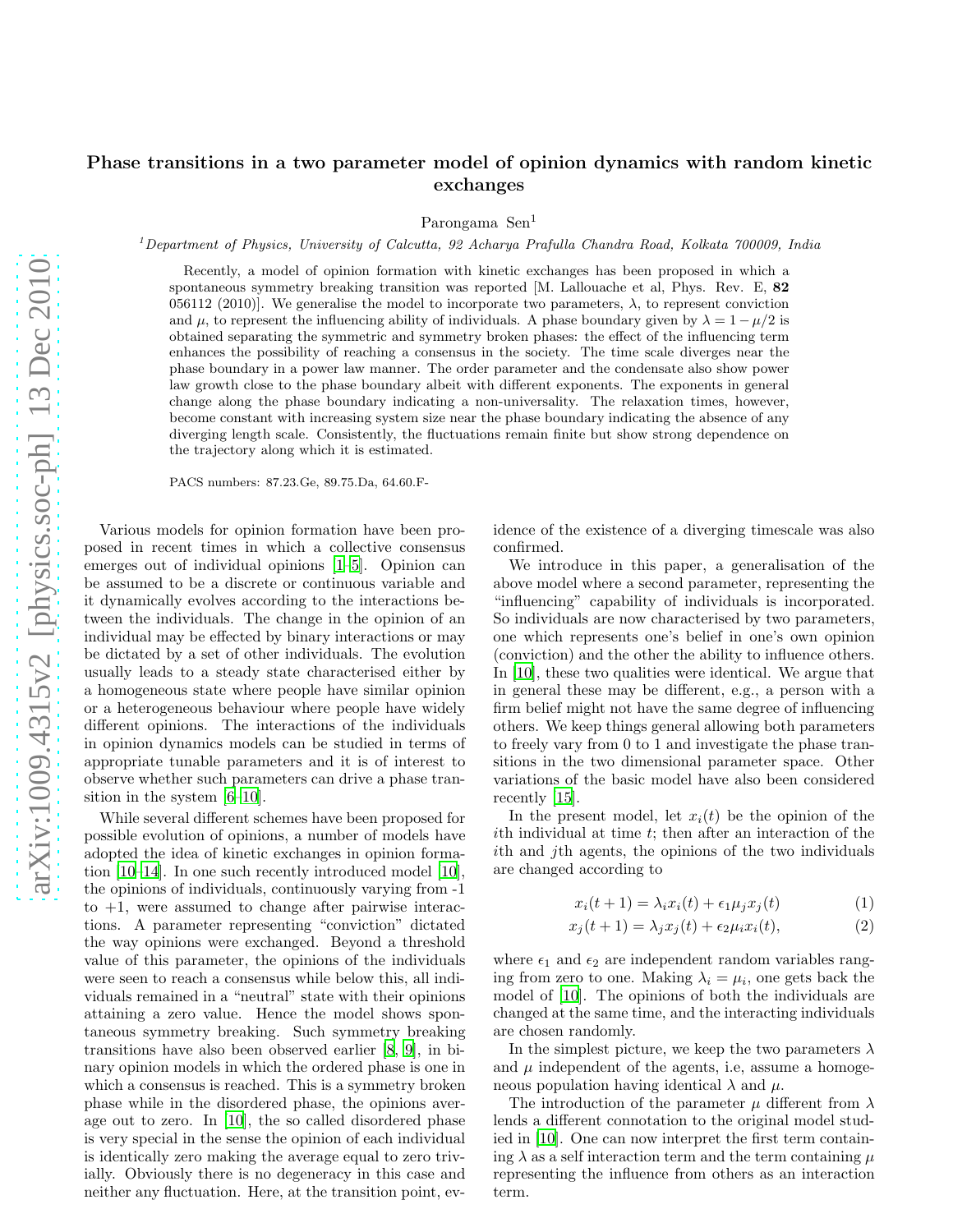A proper order parameter for this model is  $m =$  $|\sum_i x_i|/N$  in analogy with magnetic system. Hence in the disordered state,  $m = 0$ . In case of [\[10\]](#page-5-3), one always ends up with either all zero opinions (in the disordered state) or all positive/negative opinions in the ordered state. This is in contrast with other models of spontaneous symmetry breaking [\[8,](#page-5-5) [9\]](#page-5-6) where the disordered state is a mixture of different opinions. However, a disordered state where the average opinion is zero and the individuals have identical opinions can only be possible in models with continuous opinions distributed with both positive and negative values. This so called disordered state with all  $x_i = 0$  can be regarded as a special case of paramagnetic state in the magnetic language. The difference between this state and a general paramagnetic state is that there is no fluctuations here.

Let us first discuss an extreme limiting case of the present model. The aim in this kind of models is to look at the dynamical evolution starting from a completely random state. Interestingly, when  $\mu = 0$  and for any  $\lambda$  < 1,  $x_i$  being less than or equal to 1 in magnitude, will rapidly vanish. However, for  $\lambda = 1, \mu = 0$ , opinions will not evolve at all. Hence at this particular point, although  $m = 0$ , the fluctuations remain nonzero in the thermodynamic limit. Such a situation is not possible to realise in the case when  $\lambda = \mu$ . We will discuss other interesting features of the model close to this point later in the paper.

In the steady state, we get the condition for nonzero solutions of  $\langle x_i \rangle$  as,

$$
(1 - \lambda)^2 = \langle \epsilon_1 \epsilon_2 \rangle \mu^2. \tag{3}
$$

Since  $\epsilon_1$  and  $\epsilon_2$  are independent random variables with mean value equal to 0.5, and as  $\lambda$ ,  $\mu$  cannot exceed 1, the above condition reduces to

<span id="page-1-0"></span>
$$
\lambda = 1 - \mu/2. \tag{4}
$$

We have carried out simulations for a population of  $N = 2^m$  individuals in general (starting from  $N = 32$ ), the essential results are found to be independent of system size beyond  $N = 128$ . In the simulations with N individuals whose opinions are randomly distributed initially, we first investigate the steady state behaviour and find that indeed, there is a threshold phenomena as the average opinions shows spontaneous symmetry breaking above a phase boundary occurring in the  $\lambda - \mu$  plane; the phase boundary obtained numerically matches exactly with [\(4\)](#page-1-0).

For  $\lambda = 1$ , we find that the final state is not only ordered, but is completely polarised in the sense that the opinions of all the individuals are equal and exactly 1 (or −1) for all values of  $\mu$  except  $\mu = 0$  (which we have already discussed). Thus at  $\lambda = 1, \mu = 0$ , we have a sharp discontinuity in m. So there is a line  $\lambda = 1$  in the ordered phase where the fluctuations vanish completely. For other values of  $\lambda \neq 1$ , the nature of the phase is dictated by both  $\mu$  and  $\lambda$ .



<span id="page-1-1"></span>FIG. 1: (Color-online) The phase boundary obtained by numerical simulation coincides exactly with that given in eq [\(4\)](#page-1-0). SP denotes the symmetric phase and SBP the symmetry broken phase. The paths A and B are possible trajectories along which the different studies can be made. Along the dashed line  $\lambda = 1$ , the opinions of all the agents are equal and take extreme values in two possible ways, either  $x_i = 1$  or  $x_i = -1$ for all  $i$ .

The implication of the above observation is quite intricate: it shows that in case we have a model society where everyone is fully convinced about one's opinion, the minimum interaction will be able to make the whole population polarised completely and perfectly (i.e., with opinions exactly equal to  $+1$  or  $-1$ ). Since a society without interactions is not conceivable, and that such polarisations seldom take place, it has to be concluded that  $\lambda = 1$  is indeed an unrealistic idealised value.

The phase diagram is plotted in Fig. [1.](#page-1-1) We investigate the nature of the transition at different points on the phase boundary. This is done by varying the parameters close to the transition points  $(\lambda_c, \mu_c)$  on the phase boundary and can be done in several ways in a two dimensional plane. We choose two trajectories: path A, where we keep  $\mu$  fixed at  $\mu_c$  and vary  $\lambda$ , and path B, where  $\lambda$  is fixed at  $\lambda_c$  and  $\mu$  is varied. In some special cases, all possible trajectories cannot be explored, e.g., for  $\lambda_c = 1, \mu_c = 0$ , the path A does not exist.

Unless explicitly mentioned, the initial state is always taken to be completely random. The static and dynamical results along both patha A and B have been obtained and compared. To check the divergence of timescales close to the transition point, we find that the order parameter given by the average opinion denoted by  $m = |\sum_i x_i|/N$  behaves conventionally as

$$
m(t) \propto \exp(-t/\tau) \tag{5}
$$

in the symmetric or disordered phase where  $m(t \to \infty)$  = 0, and as

$$
m = m_0 (1 - e^{-t/\tau})
$$
 (6)

in the ordered or symmetry broken phase. In the ordered phase,  $m_0$ , the equilibrium value attained at large times,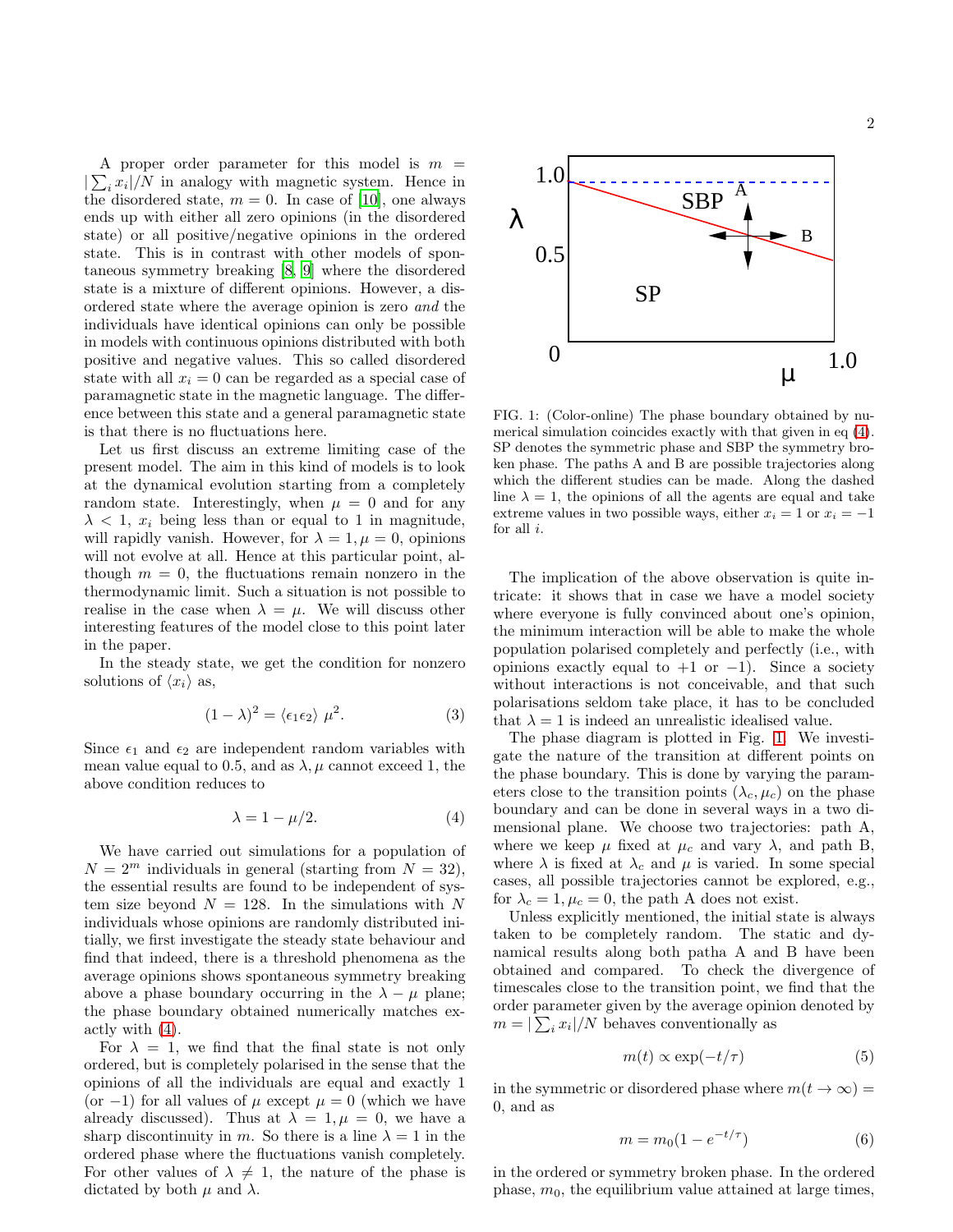

<span id="page-2-0"></span>FIG. 2: (Color-online) The behaviour of the order parameter along path A for  $\lambda < \lambda_c$  and  $\lambda > \lambda_c$  are shown for a system of  $N = 256$ .

is estimated by averaging  $m(t)$  over the last few hundred time steps.

Results for path A:

In Fig. [2,](#page-2-0) we plot  $m(t)$  in the disordered phase and  $m_0 - m(t)$  in the ordered phase to get the exponential decay in both cases. Estimating  $\tau$  from the slopes of these curves, we show the variation of  $\tau$  with  $|\lambda - \lambda_c|$  at different locations on the phase boundary given by  $\lambda_c, \mu_c$ in Fig [3.](#page-2-1) (The locations are indicated by the values of  $\mu_c$ only as  $\lambda_c$  is related to  $\mu_c$  and the latter is kept constant.) There is a power law variation:

$$
\tau \propto (\lambda - \lambda_c)^{-\rho} \tag{7}
$$

which is true for both  $\lambda < \lambda_c$  and  $\lambda > \lambda_c$  with same values of  $\rho$ .

The value of the exponent  $\rho$  changes very slowly along the phase boundary indicating a non-universal behaviour.  $\rho$  varies systematically as  $\mu_c$  is increased; e.g., for  $\mu_c = 0.4$ ,  $\rho = 1.04 \pm 0.01$ , for  $\mu_c = 2/3$ ,  $\rho = 1.10 \pm 0.03$ while for  $\mu_c = 0.9$ ,  $\rho = 1.21 \pm 0.01$ .

To check the effect of finite sizes on the time scales, we estimate  $\tau$  very close to the phase boundary for different system sizes. Plotted in the inset of Fig. [3,](#page-2-1) the



<span id="page-2-1"></span>FIG. 3: (Color-online) The timescale variation along path A is shown for three different values of  $\mu_c$  for  $N = 256$  for the order parameter m. Inset shows the values of  $\tau$  against the system size N for  $\lambda - \lambda_c = 0.013$  (\*) and  $\lambda - \lambda_c = 0.02$  (other symbols)

result shows an interesting variation. The timescales are larger for smaller system sizes and converge for larger sizes. We conclude that the timescales are independent of the system size as it increases.

We have studied the behaviour of some other quantities close to the phase transition point also. The equilibrium value of the order parameter  $m$  shows a power law behaviour with  $(\lambda - \lambda_c)$  for  $\lambda > \lambda_c$ ,

$$
m \propto (\lambda - \lambda_c)^{\beta} \tag{8}
$$

where  $\beta$  is quite strongly dependent on the point on the phase boundary, e.g.,  $\beta = 0.079 \pm 0.001$  at  $\mu_c = 0.4$  and  $\beta = 0.155 \pm 0.001$  at  $\mu_c = 0.9$ . This result again supports the claim that the phase transition is non-universal.

Another interesting quantity in this type of models is  $p$ , the so called condensate fraction, defined as the fraction of individuals having extreme opinions  $\pm 1$ . We find that it shows a behaviour similar to  $m$ , i.e., it is zero below the critical point and finite above it. The equilibrium values show scaling with  $\lambda - \lambda_c$  for  $\lambda > \lambda_c$  with an associated exponent  $\beta_p \neq \beta$ . Once again the values of  $\beta_p$  show nonuniversality but the nonuniversality is much weaker compared to that found for  $\beta$  (see Fig. [5\)](#page-3-0). For example,  $\beta_p \simeq 0.91$  for  $\mu_c = 0.4$ ,  $\simeq 0.95$  for  $\mu_c = 2/3$  (this value agrees with another estimate [\[15\]](#page-5-7)) and  $\simeq 1.0$  for  $\mu = 0.9$ .

The time periods  $\tau_p$  also show scaling with  $\lambda - \lambda_c$  as shown in Fig [6.](#page-3-1) The values of the corresponding exponent  $\rho_p$  are very close to  $\rho$  and again has weak nonuniversality. These two exponents appeared to be quite different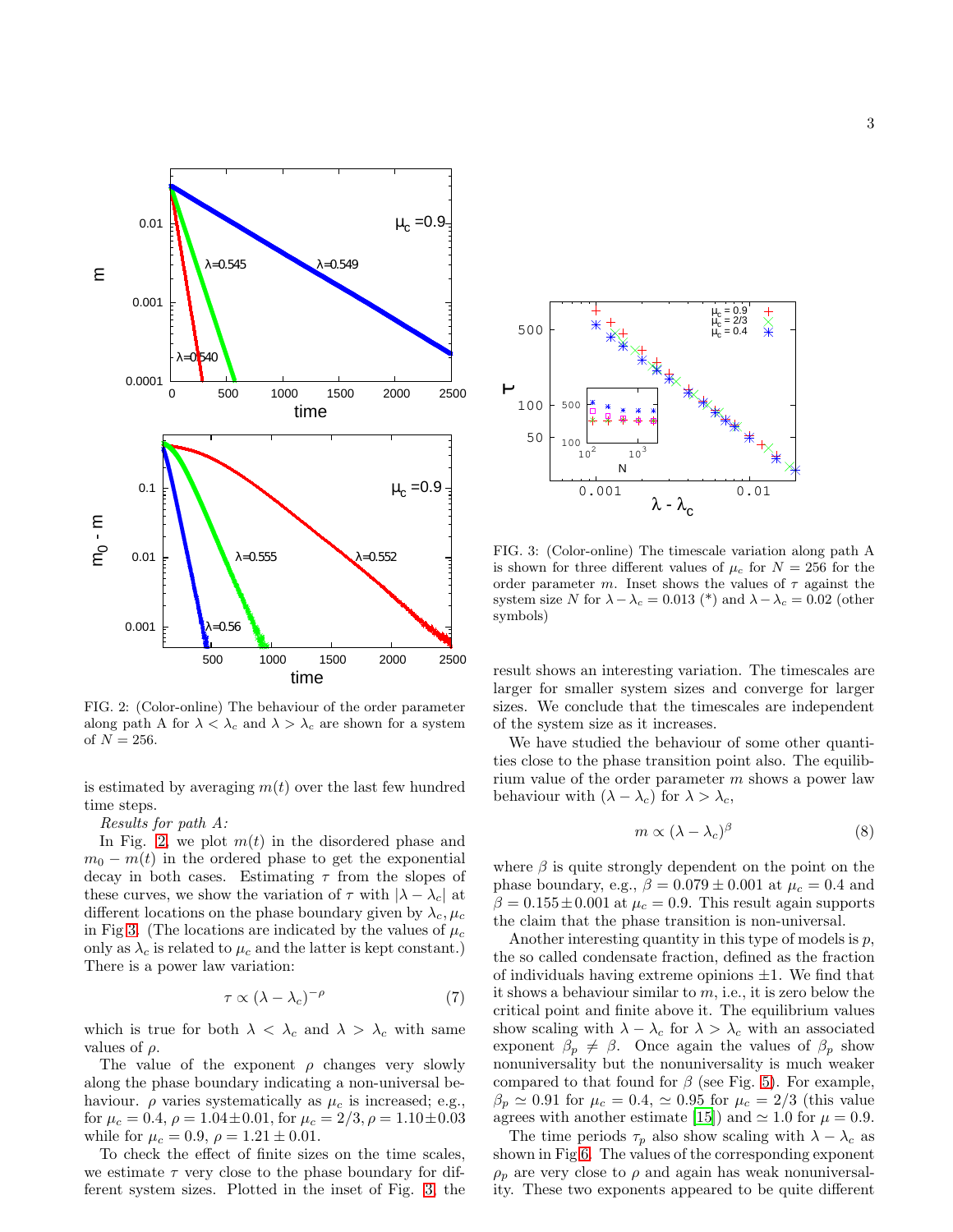

FIG. 4: (Color-online) The equilibrium value of order parameter as a function of  $\lambda - \lambda_c$  is shown for different values of  $\mu_c$  along path A for  $N = 256$ . The exponent is seen to be appreciably dependent on  $\mu_c$ .



<span id="page-3-0"></span>FIG. 5: (Color-online) The equilibrium value of the condensate fraction p as a function of  $\lambda - \lambda_c$  is shown for two different values of  $\mu_c$  along path A for  $N = 256$ . The exponent is seen to be weakly dependent on  $\mu_c$ .

in [\[10\]](#page-5-3). The values of these exponents depend very sensitively on the range of fitting, choice of  $\lambda_c, \mu_c$  etc. We have taken  $\lambda_c$  to be that given by [\(4\)](#page-1-0) for a given  $\mu_c$ and considered the range  $|\lambda - \lambda_c| \leq 0.01$ . We have also checked that the  $\rho$  and  $\rho_p$  values become closer as system size is increased. An independent estimate [\[16\]](#page-5-8) for  $\rho_p$  for the original model ( $\lambda_c = \mu_c = 2/3$ ) is found to be ~ 1.1 which also agrees with our estimate of  $\rho_p = 1.16 \pm 0.03$ at that point. The fact that  $\rho$  and  $\rho_p$  are alomost equal indicates that there is only one timescale in the system.

One can calculate the fluctuations in the order parameter,  $\sigma = \sqrt{\sum_i x_i^2/N - (\sum_i x_i/N)^2}$ , in the steady state. In the symmetric phase, it is zero identically as  $x_i = 0$ for all i. The results show that it does not diverge as the phase transition point is approached in the symmetry broken phase. There does appear a peak in the fluctua-



<span id="page-3-1"></span>FIG. 6: (Color-online) The timescale variation along path A is shown for two different values of  $\lambda_c$  for system size  $N = 256$ for the condensate fraction p.



<span id="page-3-2"></span>FIG. 7: (Color-online) The timescale  $(\tau)$  variation along path B is shown for three different values of  $\lambda_c$  for system size  $N = 256$  for m;  $\tau_{eq}$  is the actual time to equilibriate for  $\lambda = 1$ , for which  $\mu_c$  is zero.

tion, as in [\[10\]](#page-5-3), however, there is no power law divergence with  $(\lambda - \lambda_c)$ . In fact the peak moves away from the transition point for increasing values of  $\mu_c$  and hence the behaviour of the fluctuations is quite unimportant.

The facts that the timescales are independent of the system size and the fluctuations do not diverge indicate that there is no diverging length scale in the system. That is perhaps because there is no inherent length scales in the system, any individual can interact with any other and thus the model is mean-field like where fluctuations can be ignored.

## Results along path B:

Now  $\lambda$  is kept constant, i.e.,  $\lambda = \lambda_c$  and  $\mu$  is varied close to the phase boundary. The magnitude of the time scales are about twice compared to those in path B along this path, although the value of the exponents are very close.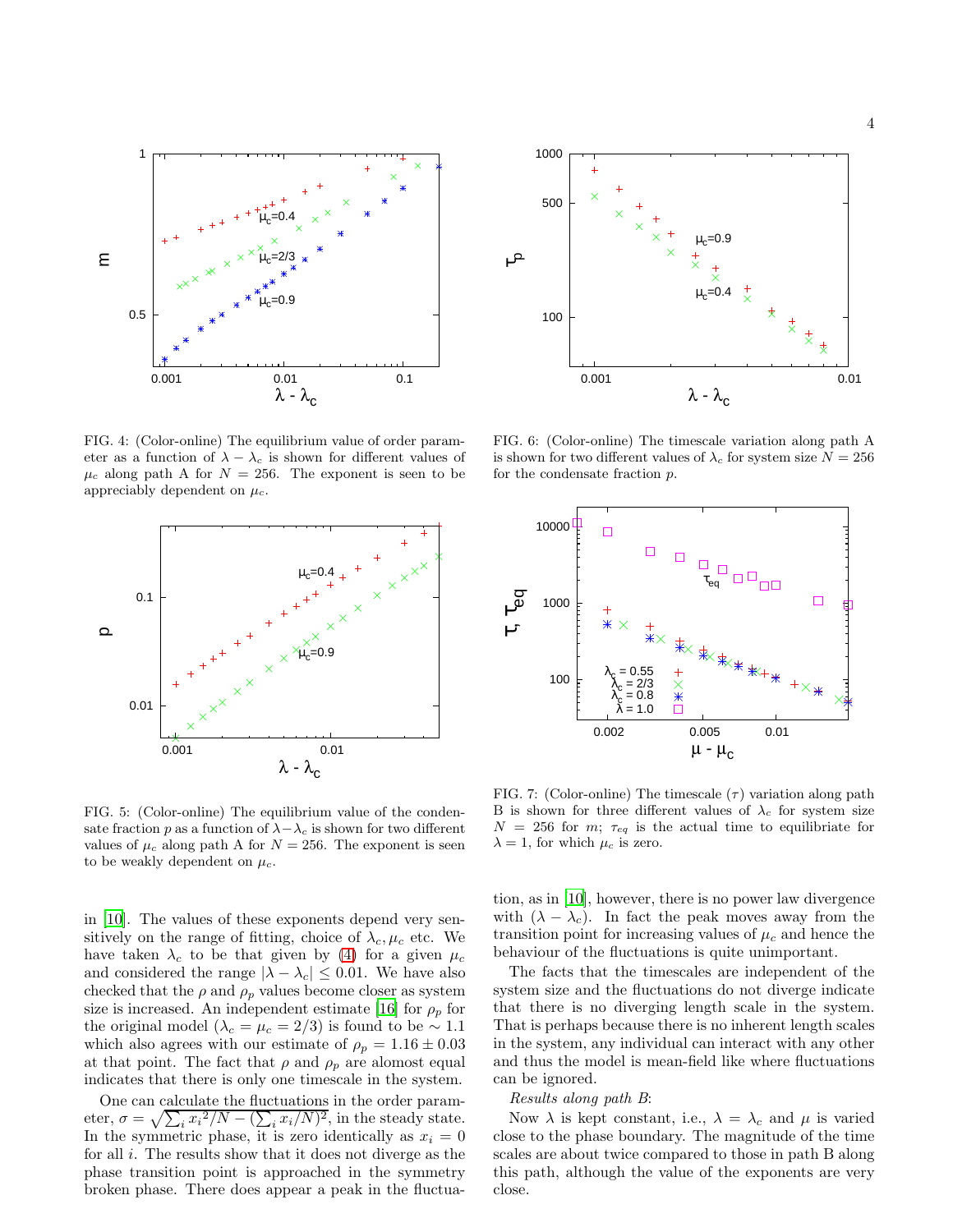Along path B, it is possible to study the behaviour close to the special point  $\lambda = 1, \mu = 0$ . At this point, there is no order and no dynamics. As  $\mu$  is switched on, the system relaxes to the steady state where the opinion of all individuals are 1 or −1 and it is possible to calculate the time to reach the steady state. This time,  $\tau_{eq}$ , is found to be one order of magnitude higher than  $\tau$  or  $\tau_p$ , and shows a scaling behaviour with  $\lambda$  with exponent  $0.96 \pm 0.03$ . The results for  $\tau$  and  $\tau_{eq}$  along path B are shown in Fig [7.](#page-3-2)

For any quantity  $\phi$ , one can assume that

$$
\phi \propto (\lambda - \lambda_c)^a \Phi \left[ \frac{\lambda - \lambda_c}{(\mu - \mu_c)^y} \right],\tag{9}
$$

where  $a$  is the exponent obtained in path A and the exponent b from path B is given by  $b = ay$ . The estimate of y from the timescale  $\tau$  turns out to be marginally higher than 1 while that from  $m$  is around 0.9 and is not dependent on the critical values of  $\mu_c$  and  $\lambda_c$ . We conclude that  $y$  is a universal exponent with a value close to 1.

The fluctuations, as in path A, once again show a peak which is further away from the transition point and remain finite even as  $\mu \to 1$ , e.g., for  $\lambda_c = 0.55$ . This is a major difference with path A, where the fluctuations become zero far away from the phase boundary at  $\lambda = 1$ . The fluctuations for both paths are plotted in Fig [8.](#page-4-0)

The fluctuations in  $p$  can also be calculated as it varies from configuration to configuration. The results are exactly similar to that of m.

So far, we discussed the dynamics when the initial configuration is completely random. In case one studies the nonequilibrium relaxation behaviour starting from a partially/fully ordered state, a power law decay of the order parameter is expected exactly at the critical point. This exponent, however, is not an independent one as it is given by  $\beta/\rho$  (for m) or  $\beta_p/\rho_p$  (for p). We have checked that for both  $m$  and  $p$  power law decays with exponents consistent with the already obtained values of  $\beta$  ( $\beta_p$ ) and  $\rho$  ( $\rho_p$ ) can be observed.

In summary, we have studied a model of opinion formation with kinetic exchanges, in which two realistic parameters are used. A phase boundary is obtained in the parameter space. There are two absorbing phases: the symmetric phase and the extreme boundary line  $\lambda = 1$ . The model is a generalisation of a recently proposed model with a single parameter representing conviction in one's opinion. While conviction is expected to restore one's opinion, the influence of others may try to change it. Hence these two factors appear in the dynamical evolution with a randomness represented by  $\epsilon$ . The ability to influence need not be identical to one's conviction. Representing the two qualities of conviction and influencing as independent parameters, we have shown that the effect of the influencing term is like an interaction which enhances the possibility of reaching a consensus: cooperative interaction is reponsible for any order to exist. The results show that the behaviour of this model with

continuous variation of opinions is comaparable to binary



<span id="page-4-0"></span>FIG. 8: (Color-online) The equilibrium fluctuations in the order parameter shows no divergence for either path A (top) or B (bottom). The results are shown for  $N = 256$ .

opinion models only at a special point where there is coexistence of many opinions but unlike that in [\[8](#page-5-5)], it is an absorbing state. In fact the entire disordered phase is an absorbing phase in contrast to the binary opinion models.

The phase transition along the boundary is shown to be non-universal as the exponents have different values at different points on the boundary. The nonunivrsality is maximum for the order parameter  $m$ , while for the other quantities it is weak. The actual values indicate that with larger values of  $\mu$ , consensus is reached in lesser timescales. It is still not very clear why the nonuniversal behaviour is there but it perhaps indicates that the phase boundary is actually a line of critical points.

Acknowledgments: The author is grateful to Soumyajyoti Biswas, Anjan Chandra and Arnab Chatterjee for very useful discussions and for sharing their results prior to publication and to Abdus Salam ICTP for hospitality where a major part of the work was done. She also thanks S M Bhattacharjee for some comments. Financial support from UPE project is acknowledged.